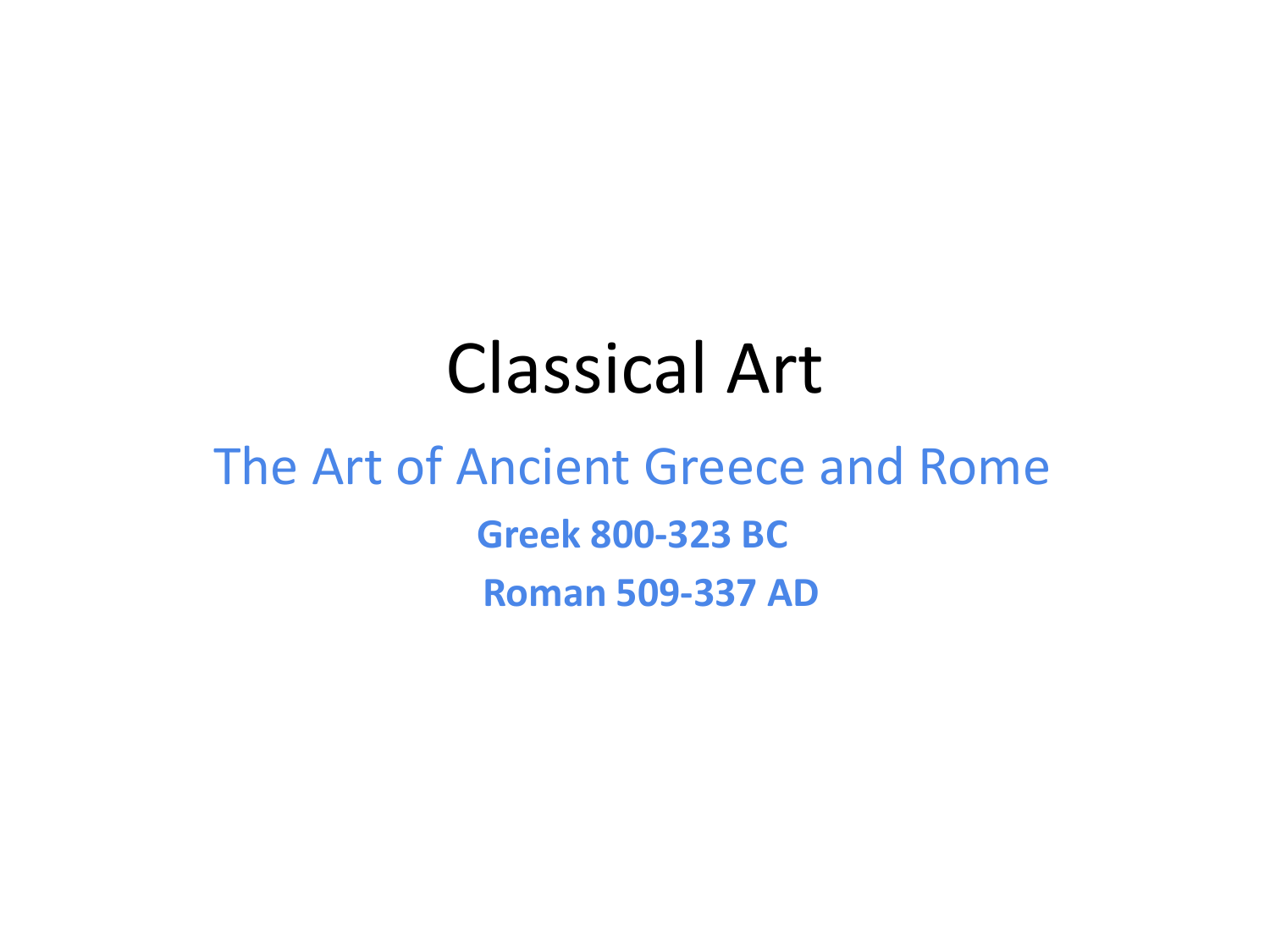"Classical"

Classical art shows an ideal of human life and works that express virtues found in well-rounded individual and worthy citizens.

It puts an emphasis on balance, proportion, and idealization of the human form.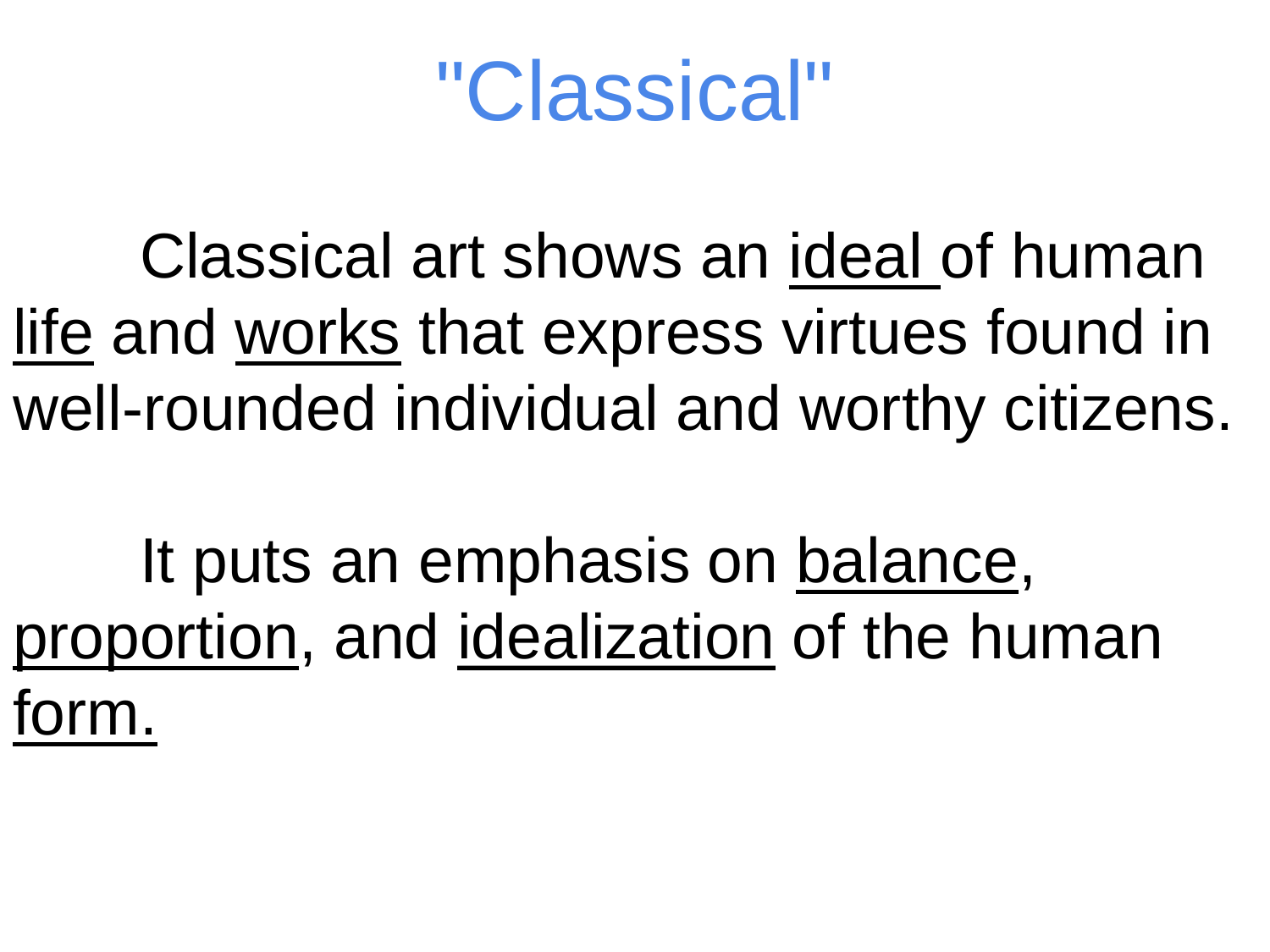**Classical art falls into many different time periods. The main time periods focused upon are those of the Ancient Greek and Romans.**

**During this time the artist worked to portray perfectly proportioned bodies of young, buff men ( and women). However, no human body -ever was- or ever will be, as well proportioned as the Greek and Roman statues.** 

**The works of this time feature bodies which are absolutely flawless. Even the faces were created to look perfect too. the Greek and Roman Ideal of beauty involved gods looking like humans and humans looking like gods.**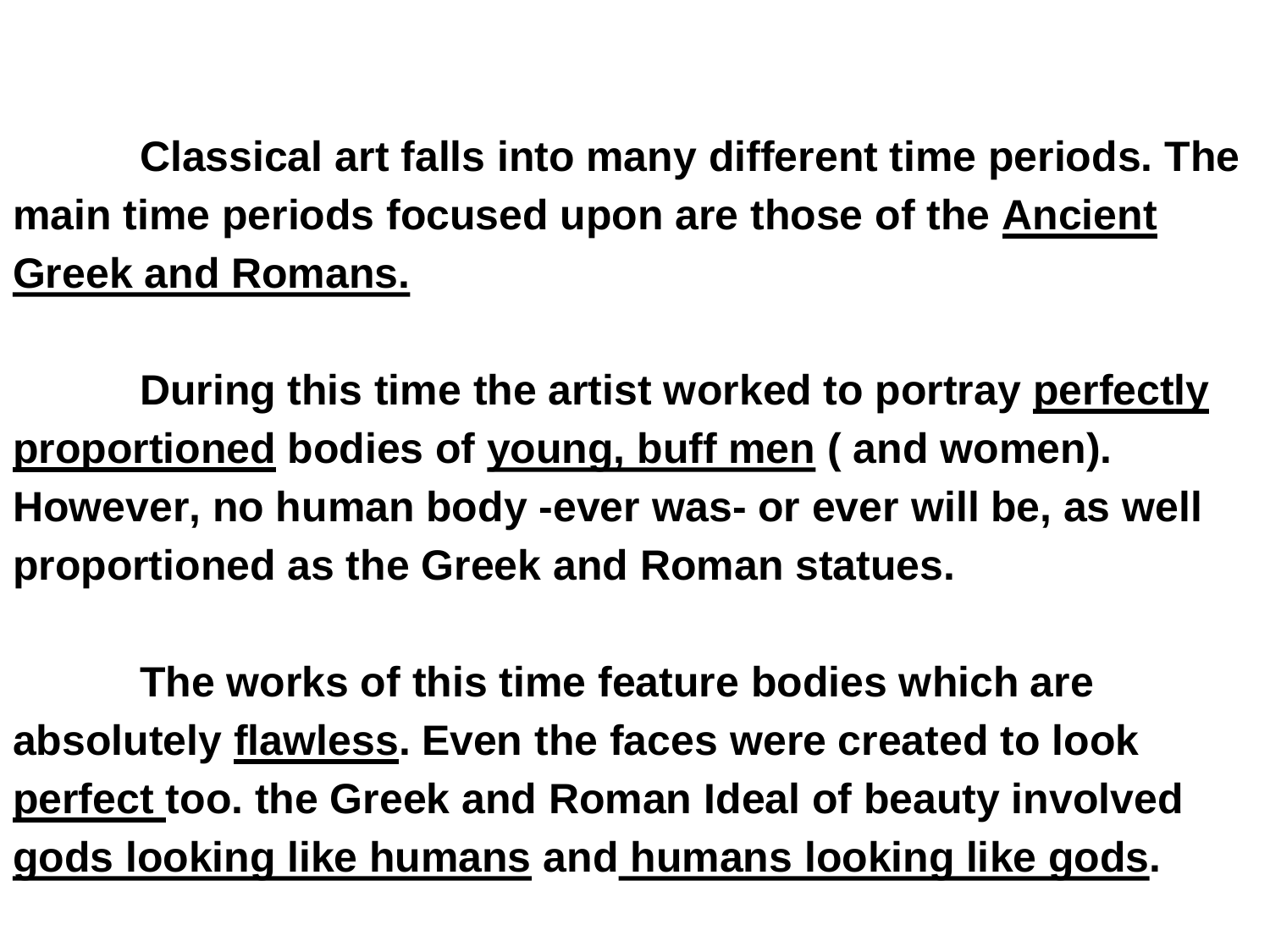#### **The Discus Thrower-***Discobolus* **Myron of Eleutherae**

The dynamic art of discus throwing inspired a number of ancient Greek sculptors. The method of throwing was then very different. Athletes seem to have used only a threequarter turn, unlike the two and ½ spins of the modern throwers

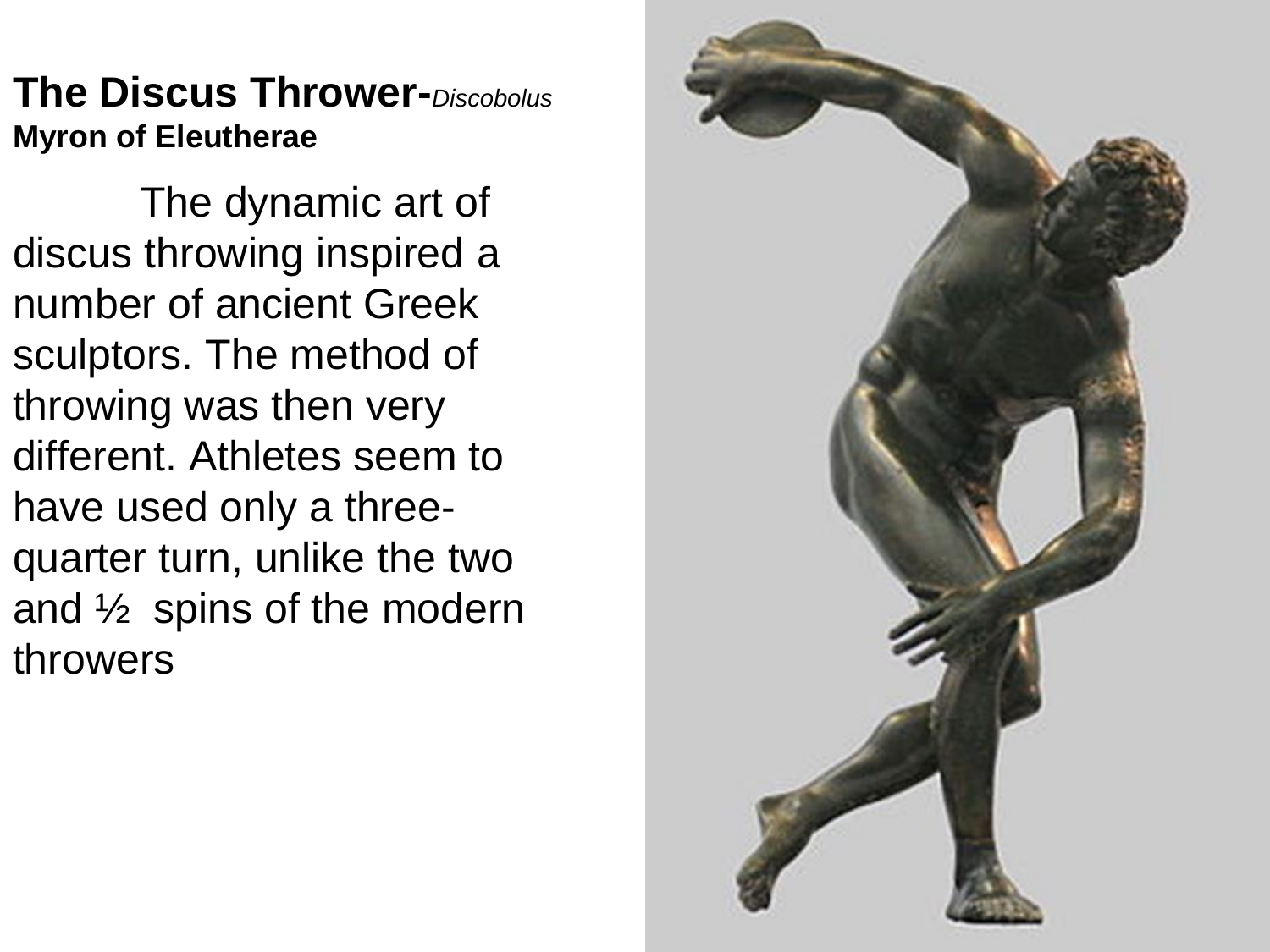#### **The Discus Thrower** is a Greek [sculpture](http://en.wikipedia.org/wiki/Sculpture) that was

completed in 460-450 BC and was originally made of **bronze**. The Greek version was lost but the work is known through numerous Roman copies, both full-scale ones in marble, which was cheaper than bronze ,such as the first to be recovered, the *Palombara Discopolus*, was a smaller scaled version in bronze.

A [discus thrower](http://en.wikipedia.org/wiki/Discus_throw) is depicted about to release his disc. This created the enduring pattern of athletic energy. The artist has taken a moment of action. The moment captured in the statute is an example of *rhythmos*, harmony and balance. Myron, the artist, is often credited for the original and with being the first sculptor to master this style. Naturally, as always in Greek athletics, the *Discobolus* is completely [nude](http://en.wikipedia.org/wiki/Nudity_in_sport). His pose is said to be unnatural to a human, and today considered a rather inefficient way to throw the discus. Also there is very little **emotion** shown in the discus thrower's face. The potential energy expressed in this sculpture's tightly-wound pose, expressing the moment just before the release, is an example of the advancement of Classical sculpture from Archaic.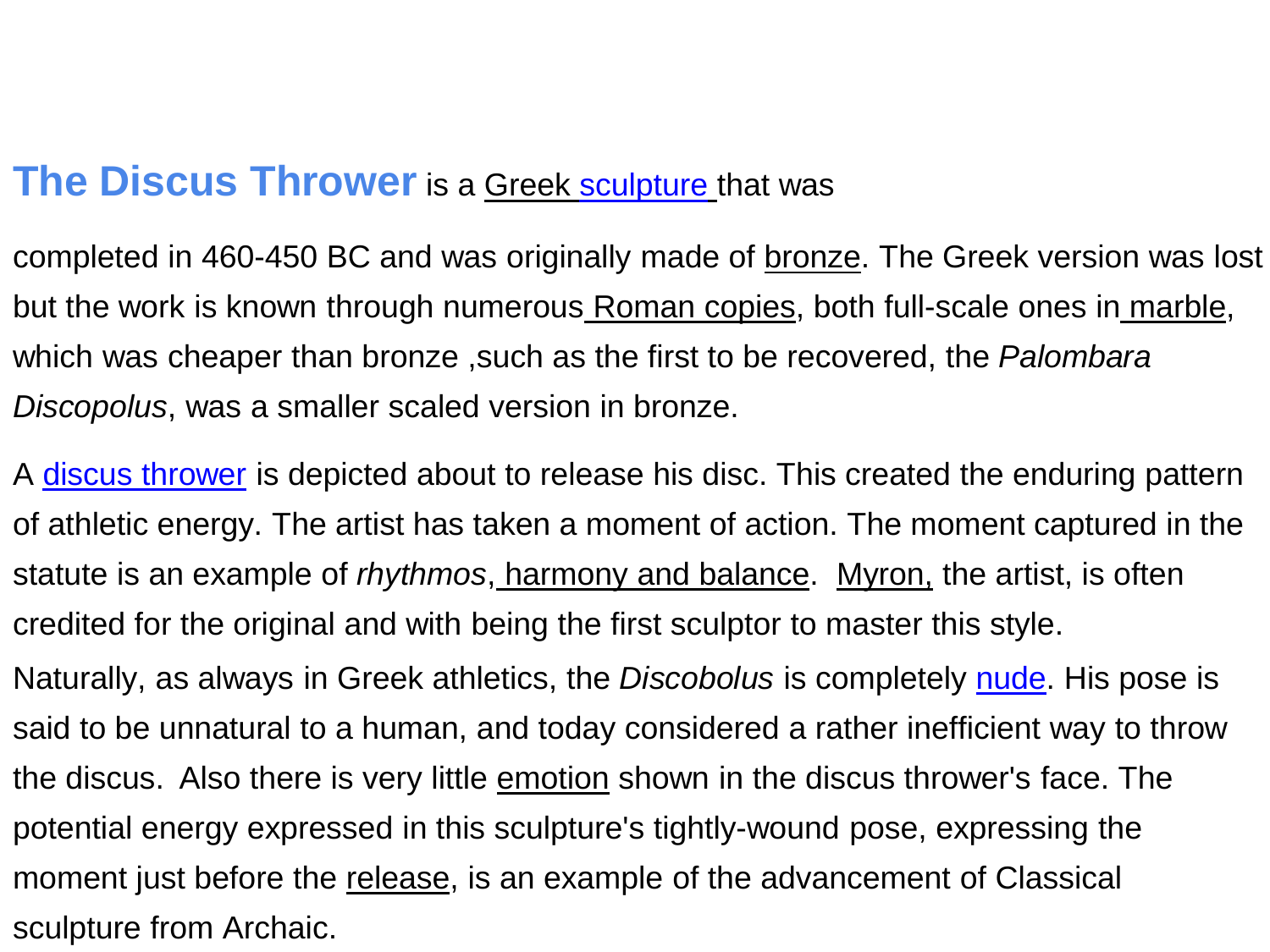



## Apollo Belvedere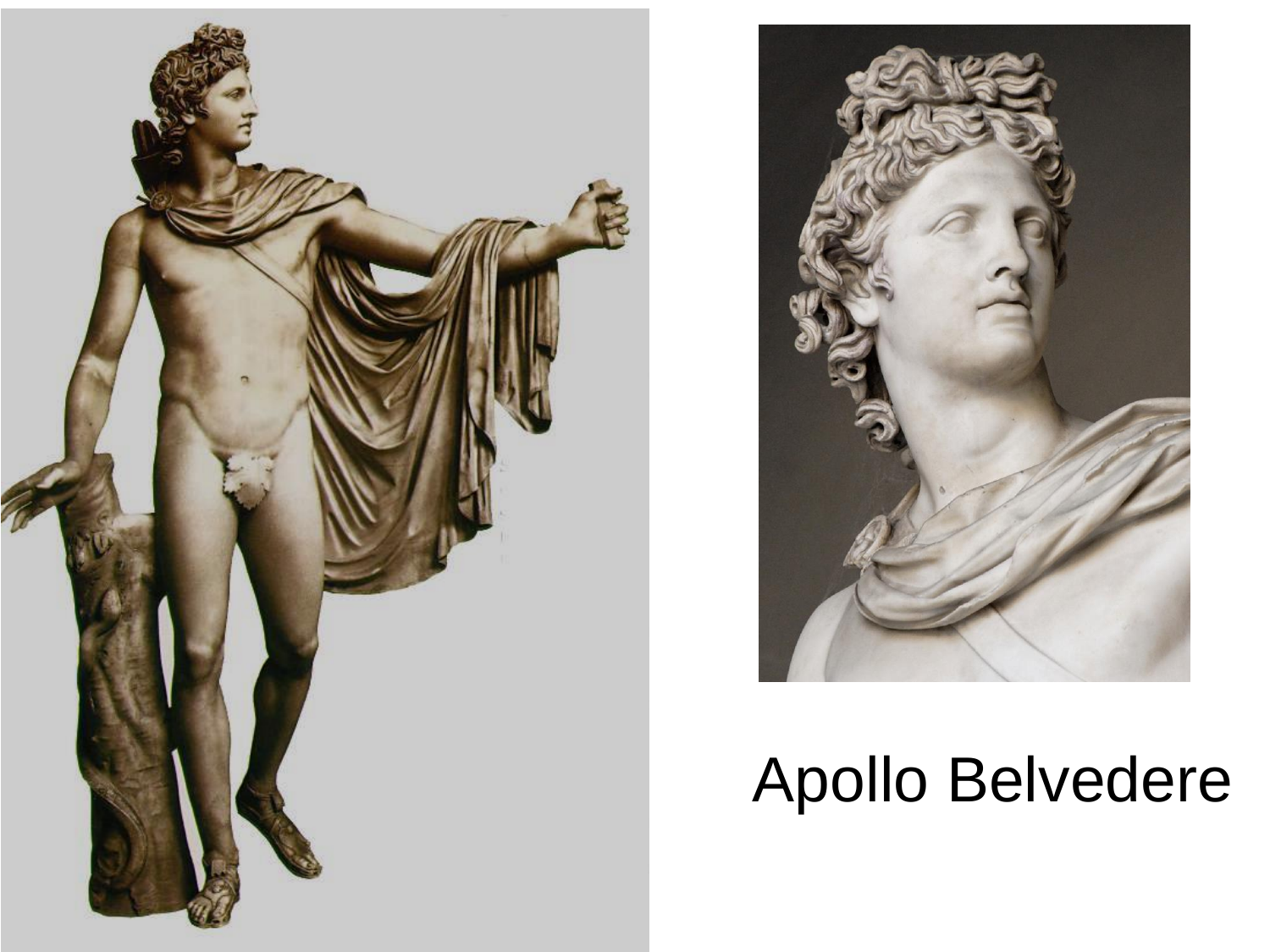figures of early Greek sculpture transitioned into more naturalistic statues, revealing movement, grace and the female form.

The *Apple Servederer [sculpture](http://en.wikipedia.org/wiki/Sculpture) is made of mandein* and the primordial serpent guarding Delphi ancient sculpture and for centuries epitomized in a estimate in the sculpture a Pythian Apollo. Europeans and westernized parts of the world. The world. The world. The world. The world. The world. The world. The world. The world. The world. The world. The world. The world. The world. The world. The world. The world. The Greek god Apollo is depicted having just shot a death-dealing arrow. The episode represented may be the slaying of Python, Alternatively, it may be the slaying of the giant Tityos, who threatened his mother The solid, archaic  $\mathbb{Z}$  Leto, or the episode of the Niobids.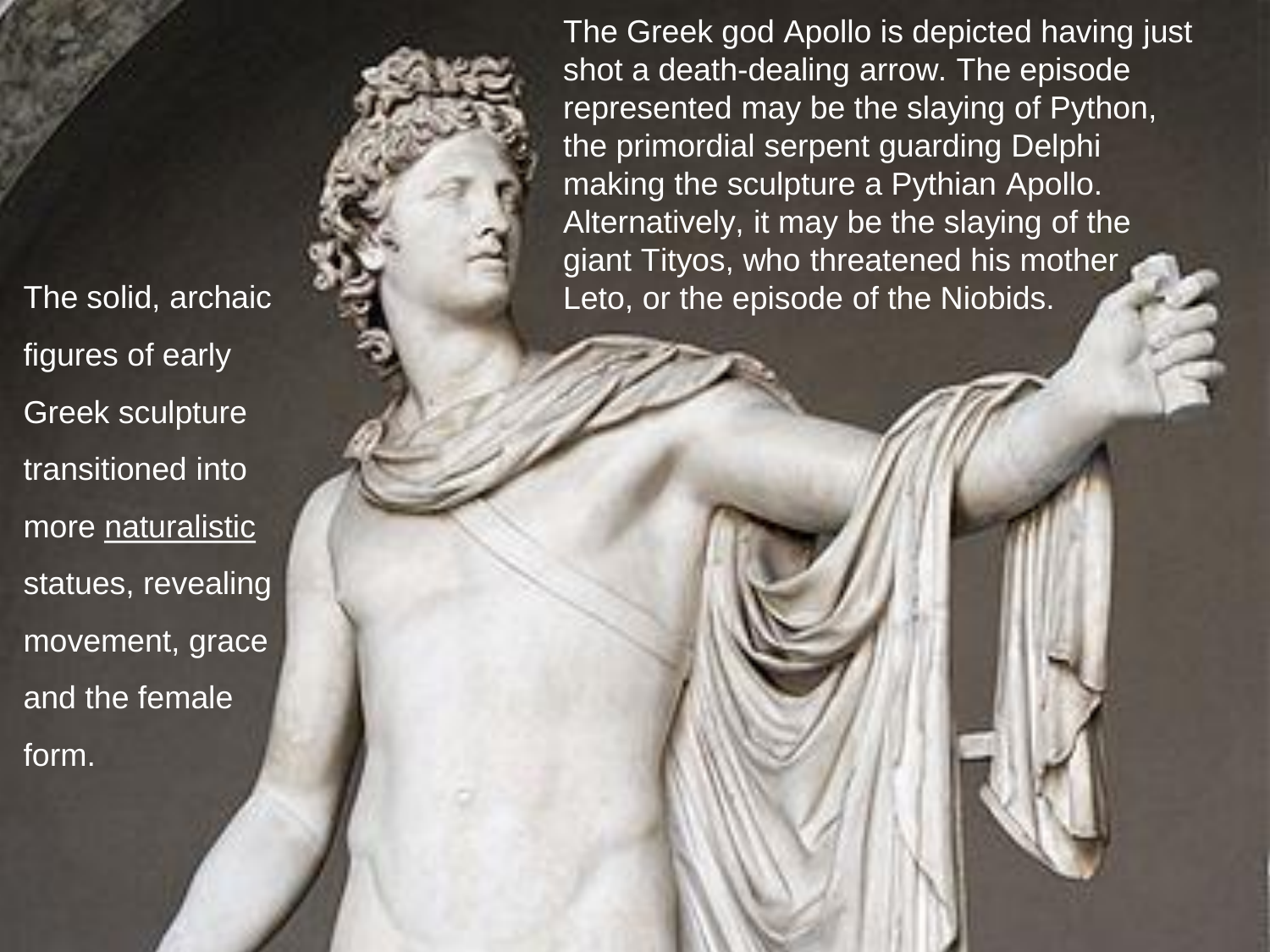**In addition to sculpture, the Greeks and Romans were masters at painting. The most complete form of Greek and Roman painting that has survived throughout the ages is that of vase painting.Another word for the vase is an urn. Each black and red figure urn have an intricate story to tell.** 

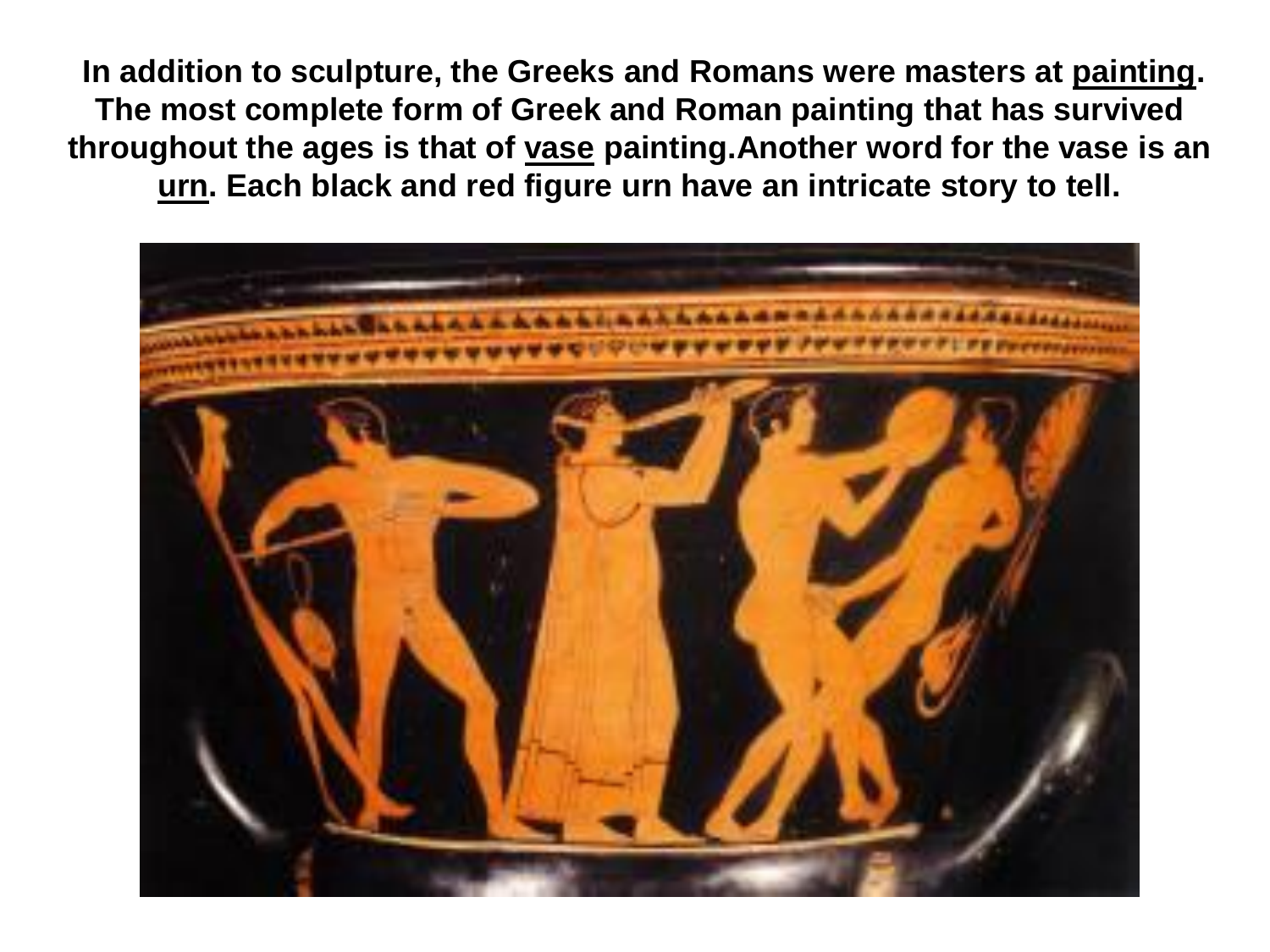

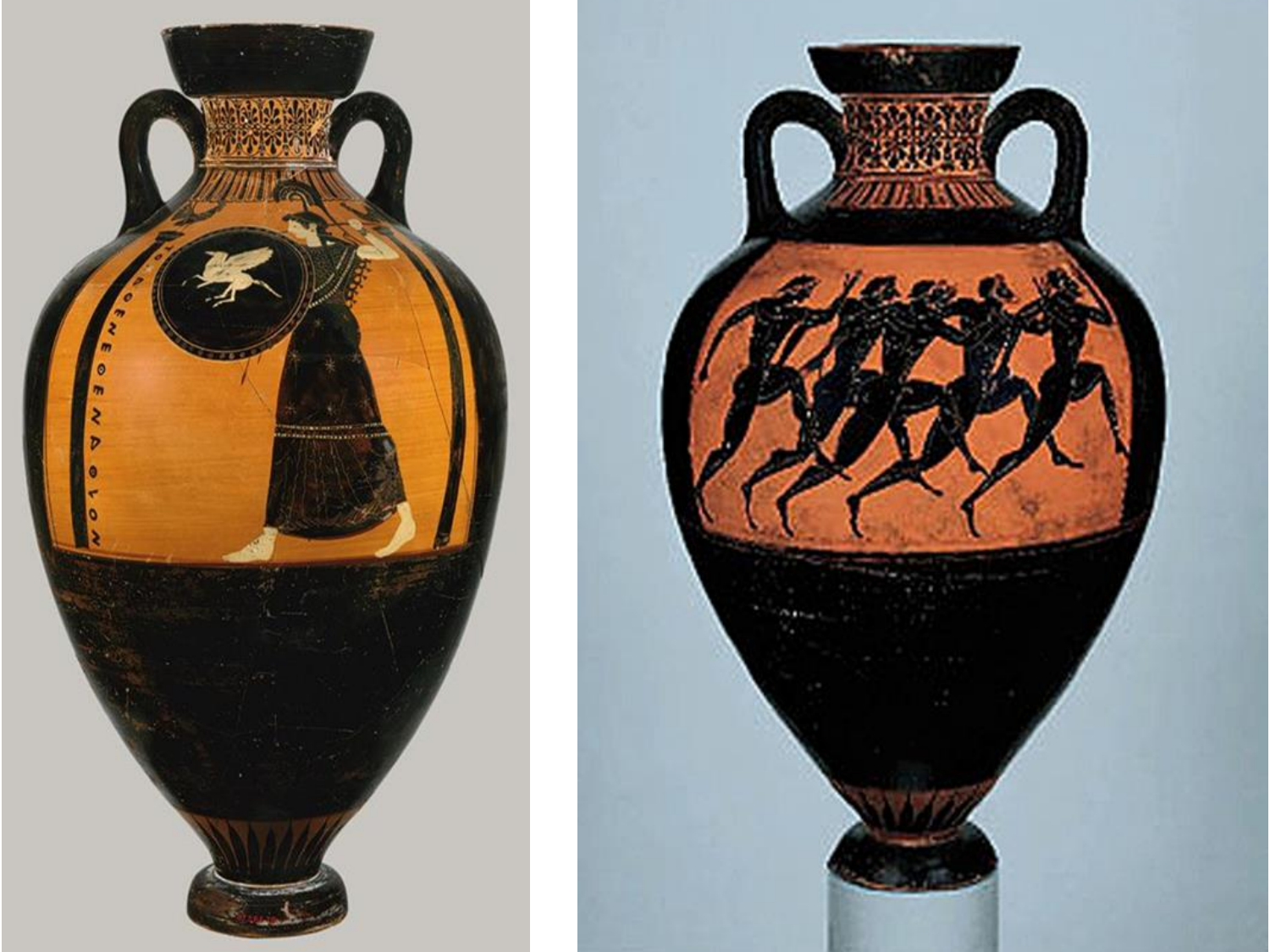